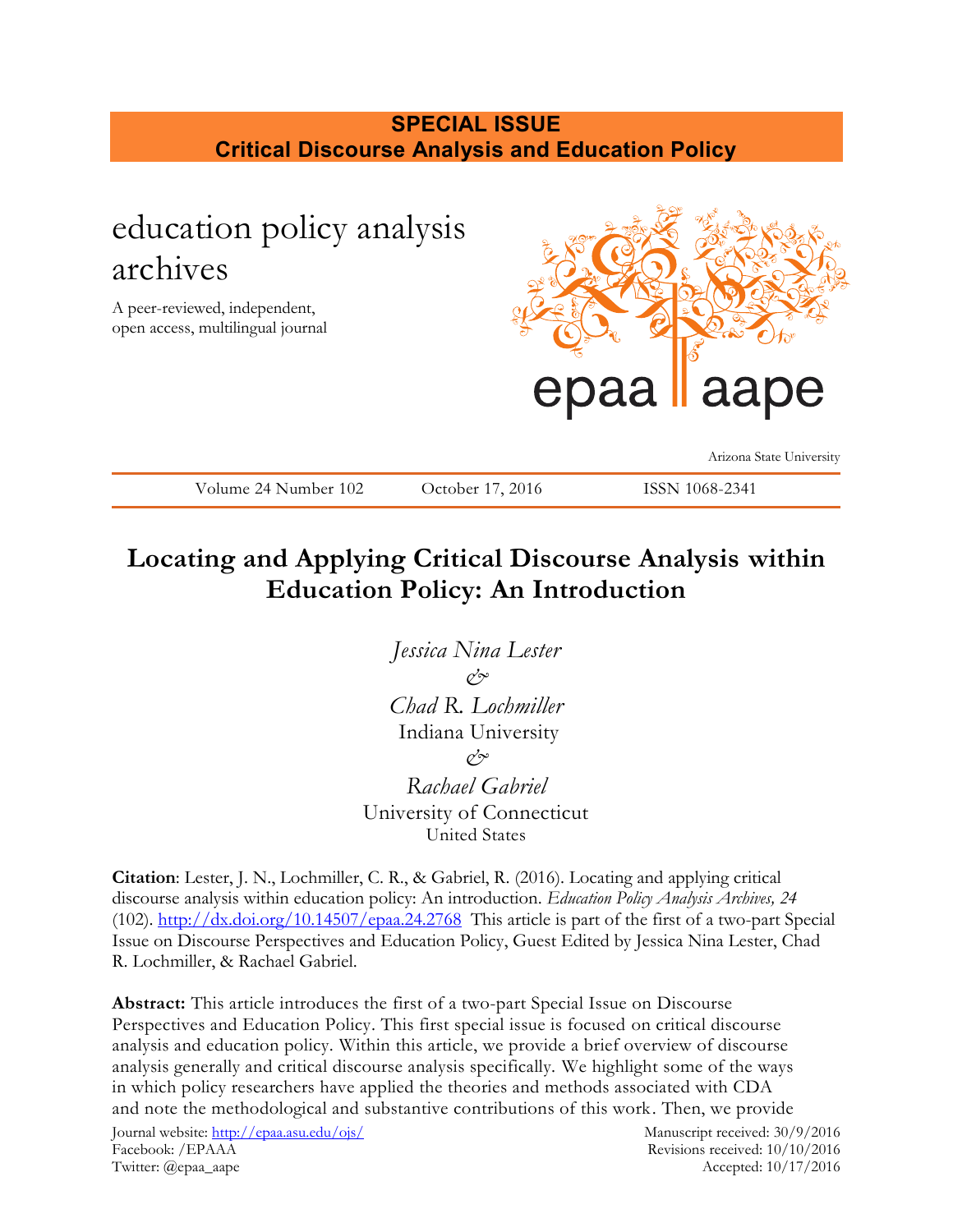an overview of the six papers included within this special issue, noting each paper's key points and explicit links to policy. We conclude by pointing to future directions for research at the intersection of education policy and discourse studies. **Keywords**: critical discourse analysis; discourse analysis; education; education policy

### **La localización y la aplicación del análisis crítico del discurso dentro de la política de educación**

**Resumen:** En este artículo se presenta el primero de una de dos partes Número especial sobre el discurso Perspectivas y Política de Educación. Este primer número especial se centra en el análisis crítico del discurso y la política educativa. Dentro de este artículo, se proporciona una breve descripción general del análisis del discurso y el análisis crítico del discurso específicamente. Destacamos algunas de las formas en que los investigadores de políticas han aplicado las teorías y métodos asociados con CDA y tener en cuenta los aportes metodológicos y sustantivos de este trabajo. A continuación, se proporciona un resumen de los seis trabajos incluidos dentro de este número especial, tomando nota de los puntos clave de cada papel y vínculos explícitos con la política. Concluimos señalando a las direcciones futuras para la investigación en la intersección de la política educativa y los estudios del discurso. **Palabras-clave:** análisis crítico del discurso; análisis del discurso; educación; política educativa

### **A localização ea aplicação da análise de discurso crítico na política de educação**

**Resumo:** Este artigo apresenta o primeiro de uma de duas partes Edição Especial sobre as perspectivas de fala e Educação Política. Esta primeira edição especial centra-se na política de análise de discurso e educação crítica. Dentro deste artigo fornece uma visão geral da análise do discurso e análise crítica do discurso, especificamente. Destacamos algumas das maneiras em que os investigadores políticas aplicaram as teorias e métodos associados a CDA e considerar as contribuições metodológicas e substantivas do presente trabalho. Em seguida, um resumo dos seis artigos incluídos nesta edição especial, observando os pontos-chave de cada papel e ligações explícitas com a política é fornecido. Conclui-se, apontando para direções futuras para a investigação na intersecção da política de educação e estudos do discurso.

**Palavras-chave:** análise crítica do discurso; análise do discurso; educação; política

### **Introduction**

Education policy scholars have given increasing attention to the competing issues of justice and injustice, equity and inequity, as well as policy issues relating to specific populations (e.g., students with lower socioeconomic status, special education eligible students, students who do not speak English as their primary language, LGBTQ students, among others). Within this attention, scholars have advocated for the use of critical perspectives and frameworks (e.g., Diem, Young, Welton, Mansfield, & Lee, 2014; Young & Diem, 2014). This advocacy has shifted the policy discourse considerably toward studies which essentially ask: whose interests does the policy serve? This shift can be noted methodologically, as policy scholars have increasingly turned to discourse analysis approaches, such as critical discourse analysis (CDA), to examine underlying issues of power, social inequality, (re)production of dominance, as well as the formation of identities within policy 'talk' and/or legislative texts. This examination is proving fruitful on a number of levels, as the papers in this special issue demonstrate. For example, the papers included in this first of a two-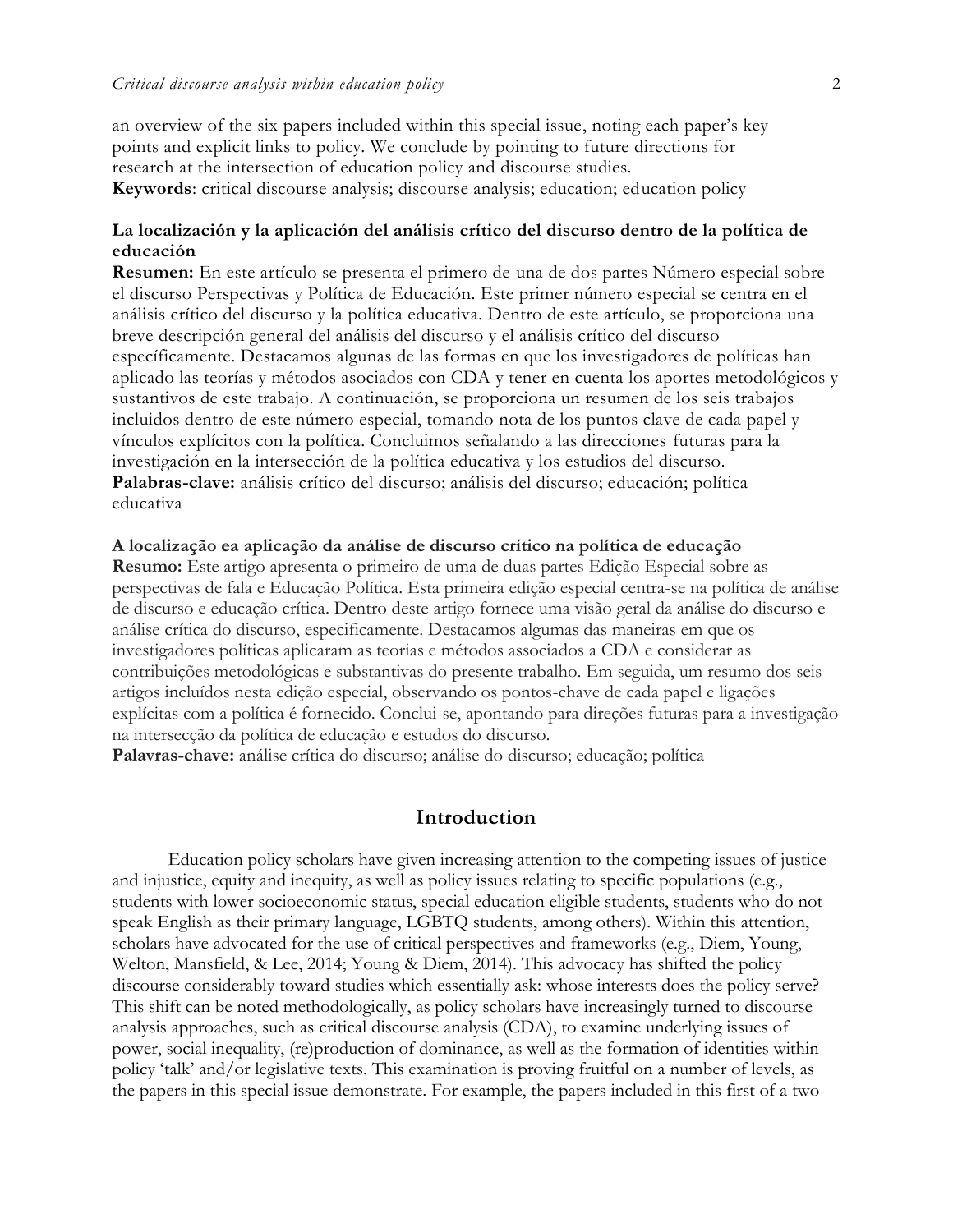part special issue broadly focused on discourse perspectives and education policy, focus on a range of policy issues and attend to concerns at the state level and those at the local level (i.e., within particular schools and districts), as well as policy issues relating to both policy implementers and policy actors. This broad focus is noteworthy as it demonstrates the utility of CDA to consider both micro-analytic (e.g., how policy implementers orient to and make sense of policy within a given organizational context) and macro-analytic (e.g., how formalized actors espouse and reproduce particular ideologies) concerns. Prior to examining how each of the contributor's to this special issue take up CDA and attend to policy-related issues, we provide an overview of discourse analysis generally and CDA more specifically. Then, we discuss each of the papers included in this special issue, identifying their key points and explicit links to policy. Finally, we conclude by noting future directions for the fields of education policy and discourse studies. Indeed, we see these fields as being integrally connected and thus use this special issue to highlight and advance the substantive and methodological connections.

### **An Abbreviated Overview of Discourse Analysis**

The field of discourse studies emerged in the 1960s as various forms of discourse analysis were developed and increasingly applied within the social sciences (Angermuller, Maingueneau, & Wodak, 2014). As a field, discourse studies has been influenced by a range of disciplines (e.g., anthropology, linguistics, philosophy, sociology, among others), intellectual traditions (e.g., interactionism, Marxism, poststructuralism, pragmatics, among others), and scholars (e.g., Derrida, Foucault, Goffman, Habermas, Sacks, among many others), and has been described as "one which runs counter to the division of knowledge into specialized disciplines and sub-disciplines" (Angermuller et al., 2014, p. 1). Within such a diverse field, then, it is perhaps unsurprising that there is no single definition of discourse or single approach to carrying out a discourse analysis. Further, even within one tradition of discourse analysis, such as CDA, analysts often take up a diverse range of approaches to studying language.

Generally, it is helpful to think about 'discourse analysis' as an umbrella term used to describe an interdisciplinary set of qualitative approaches used to study talk and text in social life (Potter, 1997). While the landscape of the theories and methods related to discourse analysis is vast and quite diverse, across the spectrum of approaches, researchers generally argue that talk and texts do not neutrally reflect the world, one's identity, or social relations (Howarth, 2000). Thus, it is assumed that meaning is not a given; rather, meaning of all kinds is produced in and through social practices. The discourse analyst, then, presumes that language is performative; that is, it is always doing something with consequence (whether intended or not). For instance, it is through language that one goes about *constructing their identity*, *ascribing identities to others*, *positioning others*, etc. These ideas certainly predate discourse studies and discourse analysis, as they can be traced back to linguistic philosophers such as Wittgenstein (1958) and Winch (1967), to name a few. Further, many discourse analysts also presume that it is through language (broadly defined) that inequalities are (re)produced and sustained, particularly as taken-for-granted discourses and practices become naturalized. Indeed, it is this very 'taken-for-granted-ness' that many critically informed discourse analysts seek to unsettle and deconstruct.

More particularly, within discourse analytic traditions, a researcher may study the function of language at a micro (e.g., conversational, see Gabriel & Paulus, 2015), meso (e.g., institutional, see Anderson, 2015), and/or macro (e.g., social or historical, see Peters, 2007) levels. They may accordingly take a more pragmatic view of language (e.g., Gumperz, 1982) or one that it is steeped in a socio-historical perspective of discourse (e.g., Foucault, 1989), among other positions. In policy,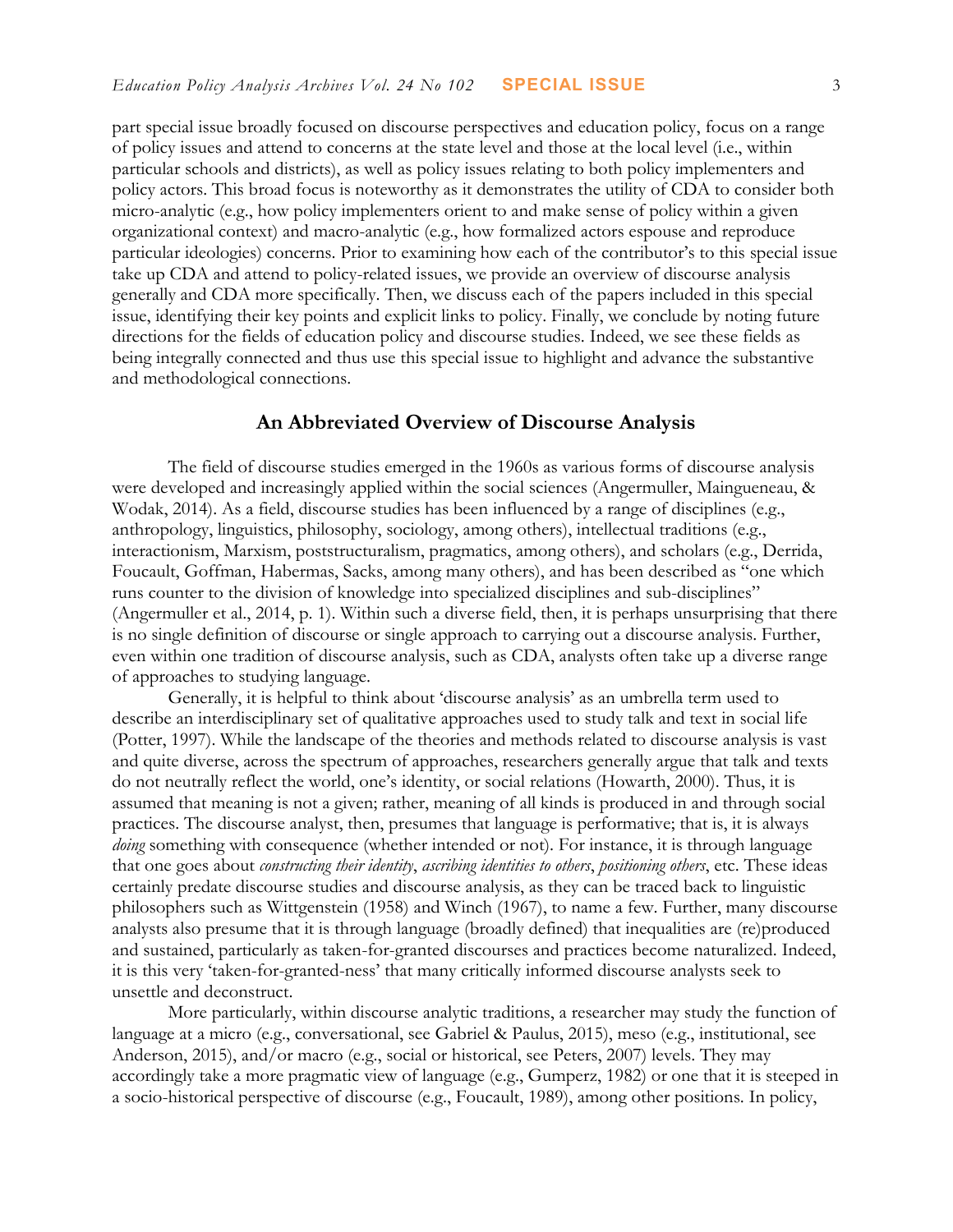such a discourse analytic approach may allow for the study of everyday interactions; for instance, an analyst could examine how teachers construct (through their talk) an understanding of accountability expectations within the context of their teaching practices, or the ways in which school leaders articulate conflicting constructions or descriptions of learning improvement needs across organizational contexts. One might also study how a state level policy has historically (re)produced a particular version(s) of what it means to be a 'successful' or 'ideal' student.

### **A Brief Overview of Critical Discourse Analysis**

Within the diverse landscape of approaches to the study of language, CDA has been frequently drawn upon in policy related studies to consider issues related to power, inequality, ideology, and "the exercise of social power by elites, institutions or groups, that result in social inequality" (van Dijk, 2001, p. 249). As van Dijk (2001) argued, CDA is "primarily interested and motivated by pressing social issues, which it hopes to better understand through discourse analysis" (p. 252). Fairclough suggests that it is "the analysis of linguistic and semiotic aspects of social processes and problems" (p. 368). While CDA seems to describe one framework for discourse analysis, in practice CDA represents a range of approaches to studying language (e.g., Fairclough's dialectical theory of discourse, van Dijk's cognitive approaches to CDA, Wodak and colleague's discourse-historical approach, among others). Unsurprisingly, then, this discourse analytic approach cannot be traced back to one origin (Jørgensen & Phillips, 2002); rather, it is broadly informed by critical theories and Foucault's perspective on power as productive (Foucault, 1990). Like many discourse analysts, the CDA scholar rejects the idea of "value-free…objective" research and in contrast often positions a CDA project as intervention-oriented and in alignment with the positions of the marginalized (Fairclough, Mulderrig, & Wodak, 2011, p. 358). In other words, the project itself is decidedly ideological with the scholar positioned as part of the very discourse being critiqued (van Dijk, 2001). While historically CDA has focused on macro-level discourses, it also has served to link micro level practices (i.e., everyday interactions) with macro concerns (i.e., the broader historically sociopolitical context).

In contrast to some of the other approaches to discourse analysis, CDA has often been described as taking a more 'top down' approach, which presupposes the relevance of issues such as power and inequity. This perspective has certainly not been without critique, as some scholars have questioned the use of a priori categories (e.g., "race") being made relevant by analysts at the start of a project rather than emerging as relevant within the interactions of social actors under investigation (Benwell & Stokoe, 2006).

### **Education Policy and Critical Discourse Analysis**

While policy is defined broadly (see, for example, Ball, 2006), many definitions do not preclude the use of discourse perspectives to understand and analyze policy and everyday practices related to it. As Cibulka (1995) noted, "Policy studies actually comprises a number of separate subfields with distinct, although overlapping, emphases" (p. 107). Therefore, at the level of methodology, we argue that the use of discourse perspectives may be essential in helping the field understand substantive policy matters given the breadth of disciplines upon which policy research tends to draw. Across these many subfields, there are a growing number of examples of discourse methodologies being employed, including political science (e.g., Bhatia, 2006; Townshend, 2004), sociology (e.g., Perez, 2013), and educational psychology (e.g., Lester & Gabriel, 2014), among many others.

More specifically, CDA has been widely used in education and education policy (Rogers et al., 2016). While our discussion here is necessarily brief, we direct the reader to a comprehensive literature review carried out by Rogers et al. (2005, 2016), which provides a critical synthesis of CDA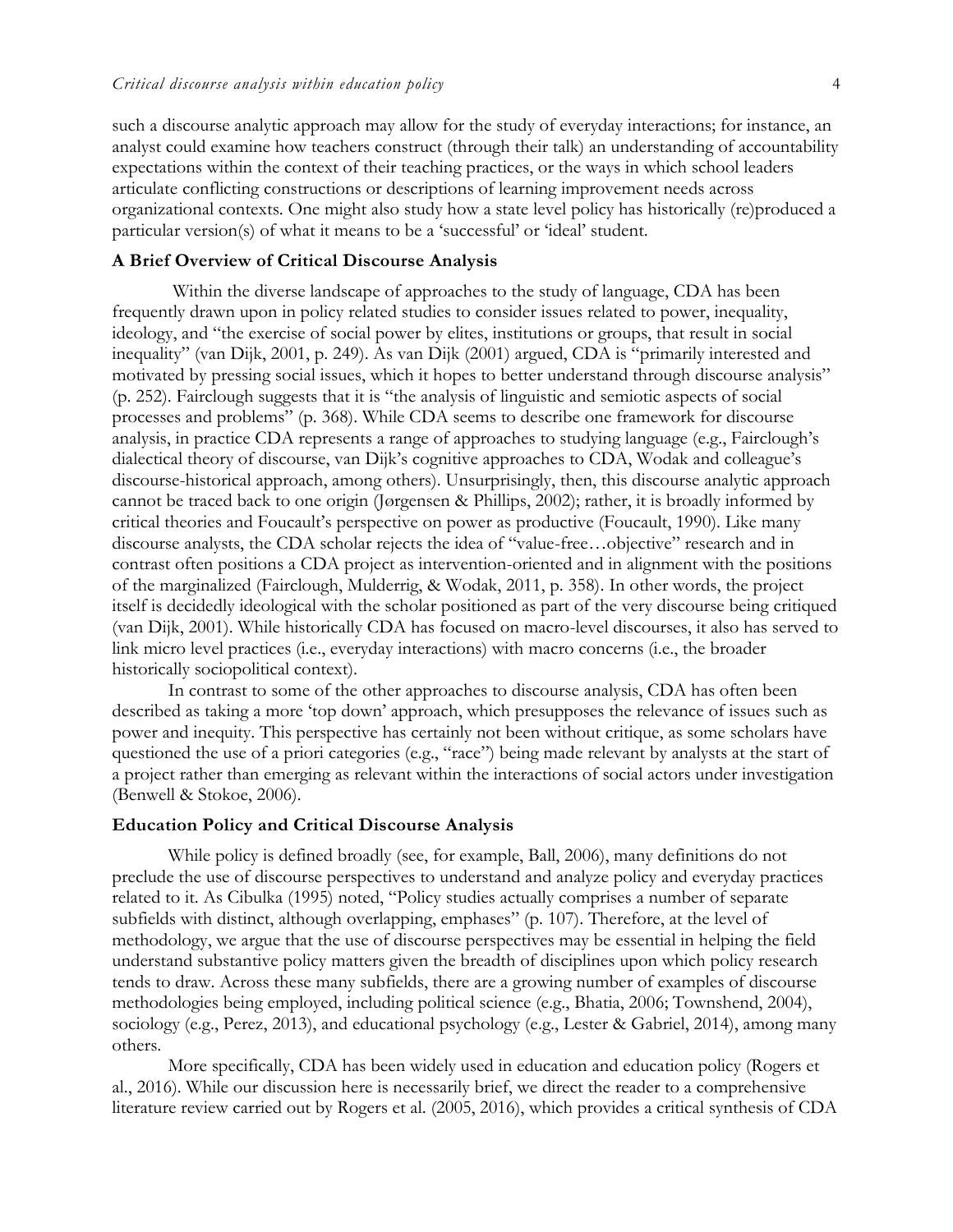in education research and a useful review of the history of CDA in education research. In education policy, analysts have used CDA to investigate both the substance and role of language in each phase in the life cycle of a given policy from the construction of a policy problem, through varied aspects of the policy-making process, to the reaction, representation, implementation and critique of existing policies. In each case, CDA has been used to analyze the talk and texts that inform and constitute the social realities and understandings of policy related to education. This has involved the analysis of everything from mission statements and textbooks produced *in response to* a policy mandate (Ayers, 2005; Barton & Sakwa, 2011), to transcripts of meetings and evidence considered during policymaking processes (Arnott & Ogza, 2010; Gabriel & Lester, 2014; Scollon, 2010), to name only a few examples. Outside of policy meetings and policy documents, analysts have also considered the representations of policy and policy problems in the media, the responses of educators and other stakeholders, and the text and talk that surround implementation and evaluation efforts over time (Cohen, 2010; Gabriel & Lester 2013; Kuntze, Gildersleeve & Pasque, 2011). Notably, CDA offers a comprehensive toolkit with a wide range of possibilities related to education policy research that have, at their core, an understanding that language is both the content and conduit of policy. Thus studies of language can illuminate not only the substance or impact of education policy, but also the processes by which such substance and impact come to be, and come to be understood.

### **Overview of the Papers Included in the Special Issue**

The six papers included in this first installment of two special issues devoted to discourse analysis in policy studies represent a range of methodological decisions and combinations within CDA. More importantly, however, they demonstrate some of the diversity of possibilities for what counts as data and what counts as policy within discursive investigations of educational policy. Though some authors investigate policy as a noun, by analyzing the "letter of the laws" themselves, the discourses of policymakers, and media representations policies as they are constructed and ratified; others investigate policy as action: the discourses of policy actors as they construct, implement, resist and transform education policy.

Hernandez examines how reformers and politicians legitimate their claims about educational problems and solutions, particularly investigating how language about race complicates the persistent claim that education reform is a civil rights issue. By examining the constructions of race within interviews including a prominent policymaker and a prominent "reformer," Hernandez demonstrates patterns in the construction of race within civil rights rhetoric and explains the social, historical and political significance of these constructions as they relate to education policy and reform efforts. In this case, a micro-level analysis, informed by theories of language use, critical race theory and an understanding of policy as the positioned instantiation of ideology produces an analysis that explains and critiques a pattern of conflict and failure within the discourse of education reform.

Hernandez's investigation is unique in that it uses both researcher-generated and publically available interviews to juxtapose the language use by two influential actors in the education reform arena. In doing so, she compares both artifacts of research (1:1 interview) and media representations (e.g. televised interviews) to identify patterns in the pervasive rhetoric of civil rights within education reform both in public and private conversations. In this case, CDA is informed not only by understandings of the broader social and political phenomena under investigation, but also by an understanding of the function of particular linguistic devices used when talking about race and racial ideology.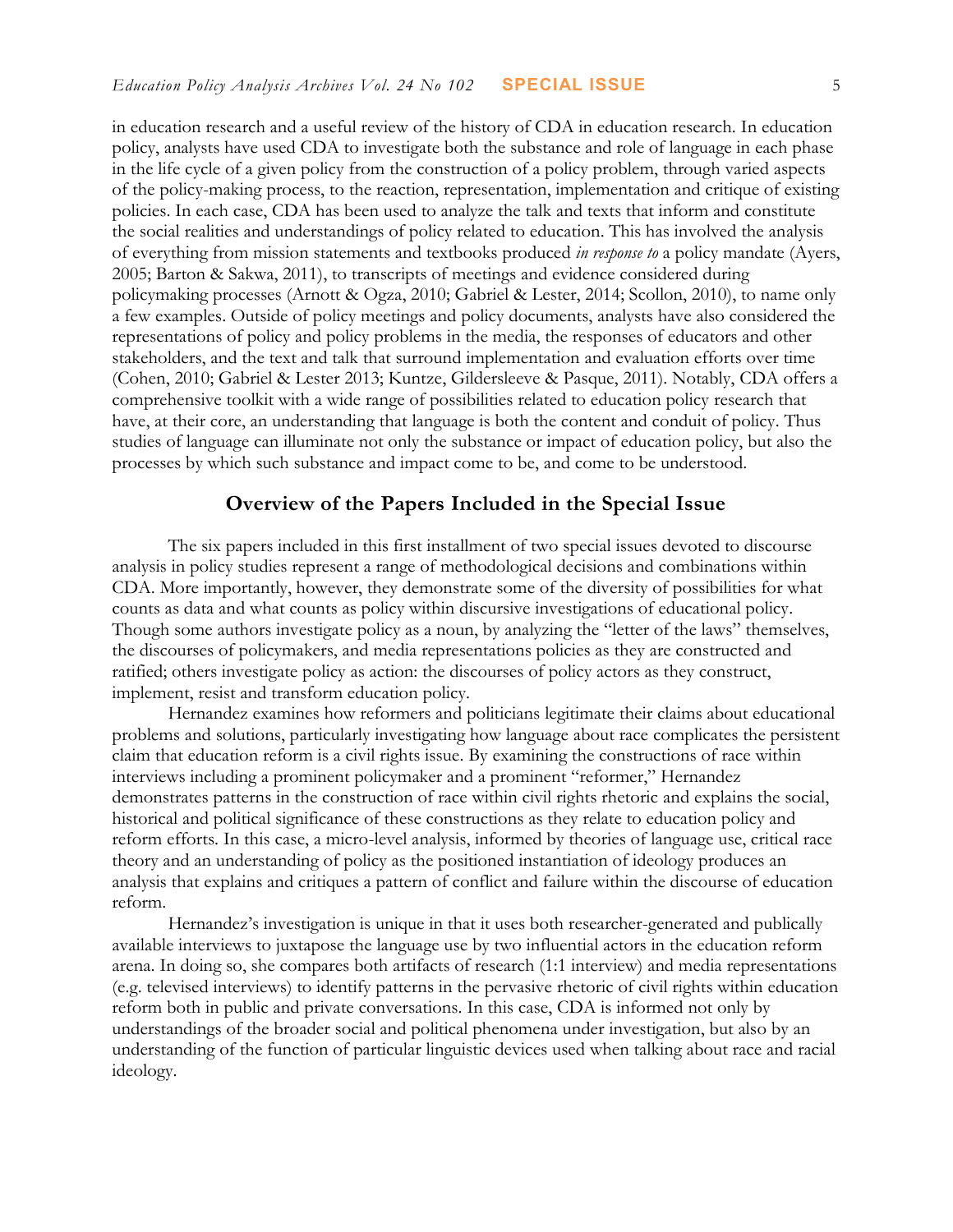### *Critical discourse analysis within education policy* 6

Emery also used interviews with policy actors to investigate the relationship between language and ideology, but his application of this approach in a different arena and using different theoretical perspectives and methodological tools demonstrates some of the range of possibilities for such approaches. Emery analyzes the discourses of social and emotional learning in schools as understood and enacted by policy makers in England and Wales during the New Labour years (1997-2010). Situating this study in the context of a devolved government across the UK, during a particular political moment in which neoliberalism constituted a hegemonic "common sense" discourse, Emery investigates how policies related to social and emotional learning were framed by policy makers and how this framing was influenced by certain understandings of childhood wellbeing, tradition, history and identity. In doing so, Emery puts interviews with individual policymakers in conversation with each other, identifying points of interdiscursivity - where participants talk connects with wider social practices and ideas.

By tracing the history, association, and connection of the discourses participants draw upon to talk about social and emotional learning, Emery isolates the ingredients that combined to construct particular ideologically-driven versions of social emotional learning in two countries (England and Wales) in this particular historical moment. Illuminating the mix of ideas that constitute taken-for-granted assumptions in both countries, Emery creates space both to critique and offer alternatives. This demonstrates how CDA, and in particular Fairclough's three dimensional model (1992), can be applied in ways that do not only uncover what is there, but may also drive change.

The concepts of intertextuality and interdiscursivity in Emery's piece can also be traced through a very different application in a study of restrictive language policies in U.S. public schools. In their paper, Jimenez-Silva, Bernstein, and Baca investigate how state policy is interpreted by three contrasting school districts by examining public statements about the policy on state and individual district websites. In this case, public statements of and about policy are taken as data as the contexts of different districts, and indeed the role of context, are analyzed between texts and over time. This paper presents a detailed investigation of ideas that are central to discursive approaches to policy analysis: that policies are constructed by and constructive of discourses, that tracing the history, development, (re)combination and contrasts of discourses used to write or talk about policy illuminates the role of contexts as well as the stakes, interests and ideologies involved. In this case, differences in three districts' interpretations of one state policy are used both to explain variations in implementation across districts and to identify ideologies in context. The authors argue that the latter is particularly important for teachers considering positions in different districts as well as parents or other stakeholders who may benefit from understanding the particular position of a district in relation to a state policy. In this way, discourse analysis of publicly available policy statements do more than just explain patterns of implementation, they may also be used to inform decision-making where local language ideologies are a topic of concern.

Jimenez-Silva et al. investigate policy documents related to the controversial issue of language policy at the district level where policies are translated and filtered from state policy makers to district administrators and finally to school-level actors. However, controversial policy documents can also be examined using the tools of CDA before policies are even constructed. For example, Little and Cohen-Vogel analyzed documents drawn from the websites of organizations representing different perspectives in the debate over kindergarten (developmentalists versus academic advocates).

Little and Cohen-Vogel use CDA to understand similarities and differences in how language is used to construct the purpose and possibility of kindergarten within documents published by competing advocacy groups. Though these groups have opposite ideas about kindergarten as it is,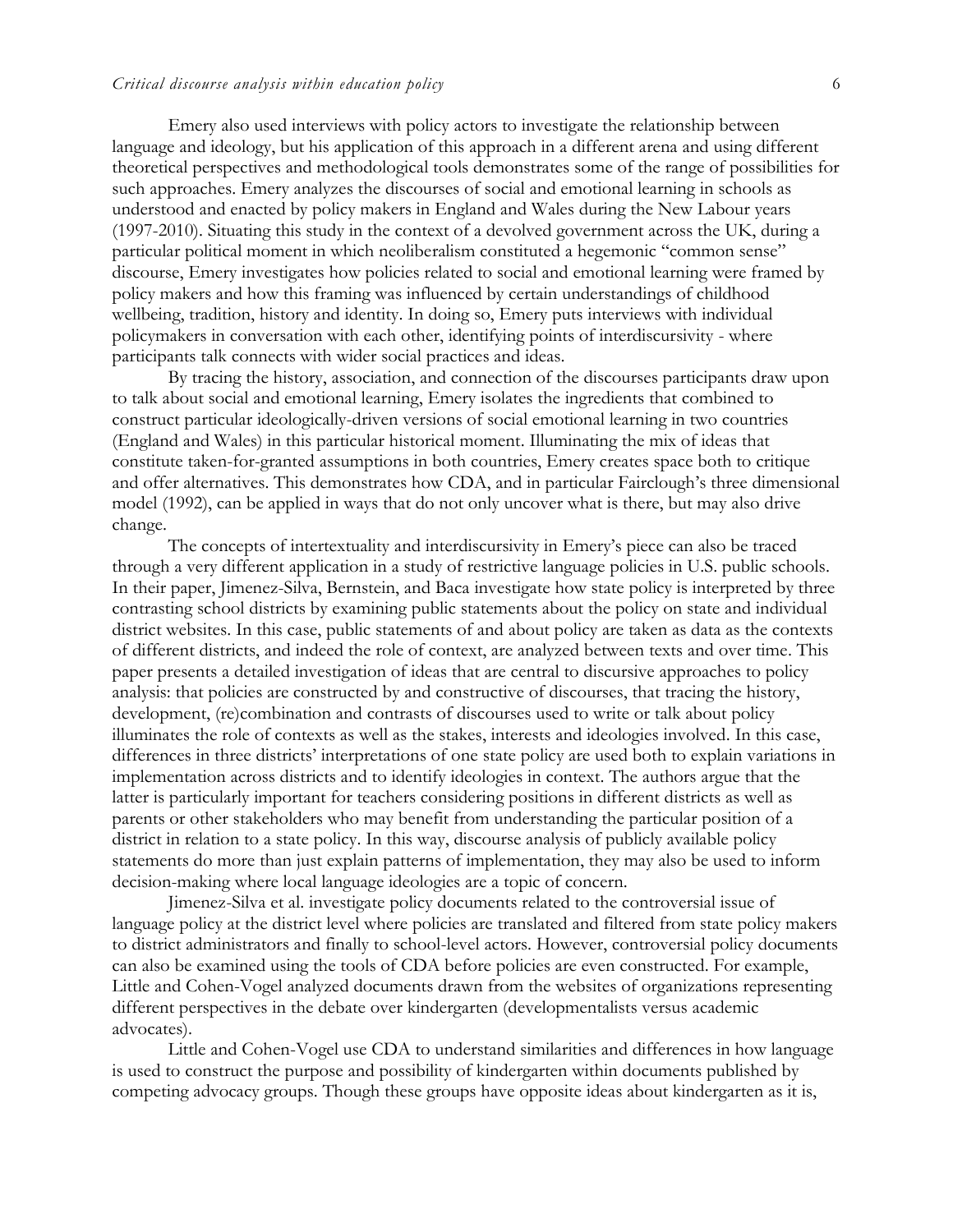they share common goals for kindergarten, which the authors uncover by applying a causal stories framework (Stone, 1989) to analyze the problem narratives constructed by each advocacy group's online documents. Unlike the first three papers, which analyze the nature and impact of existing policies, Little and Cohen-Vogel focus their analysis on documents that are used to inform policy, thus uncovering the discursive resources available to policy-makers and lobbyists during the policymaking process. Such work is particularly important in arenas where perennially controversial issues are frequently the focus of legislation (e.g. kindergarten policy). In this case, understanding the resources that inform new policies highlights common ground between polarized groups, and clarifies the substantive differences that are too often exaggerated and obscured by assumed ideological divides.

In contrast to studies that investigate discursive resources for policy-making or the impact of existing policies, Matthies examines the process of policy-making while policies are under revision. Matthies created transcripts from audiorecordings of four meetings of a task force assigned to revise a state law regarding the integration of public schools. In order to analyze transcripts of task for proceedings, Matthias applied Fairclough and Fairclough's (2012) approach to discourse as argumentation, working to identify how claims for action were formulated, and how beliefs about the purposes of both public schools and state policy informed competing claims. Her findings can therefore not only be used to understand perspectives on school integration, but also the relationship between school integration policy and underlying epistemic differences regarding beliefs about the purpose of schooling and the role of state policy.

Mining the discourse of policymaking in action allows Matthies to understand what resources and repertoires are included in the discussion and debate that shapes state policy. Unlike the other papers, in which discourse is drawn from documents and interviews, Mattheis investigates language as it occurred in a particular, occasioned setting. Her findings may also inform understandings of the discourse of policymaking processes, and the role of beliefs and values in policymaking conversations. The analysis of naturally occurring discourse is not limited to particular meetings or group processes. However, the consequential constitutive nature of official meetings presents an important site for inquiry into the public construction of policy, which may provide insight into the issues and conflicts that impact implementation.

Lenhoff and Ulmer's investigation of the implementation of programs from one reform organization in a particular district provides another example of discourse analysis applied to the translation of policies into practices. As Lenhoff and Ulmer demonstrate, the discourses of reformers and implementers can be misaligned and in conflict with one another in ways that influence the equity and fidelity of implementation. Lenhoff and Ulmer use a wide range of data sources including field notes, interview transcripts, publically available documents and other source materials collected over a five-year period to understand how a reform organization promoted its program, and how local actors explained the implementation of that program.

Similar to Emery, Lenhoff and Ulmer found important contrasts in the language that different stakeholders use regarding the same policy. In the case of the reform organization's program, local actors questioned whether the program was intended or necessary for *all* or *only some* of the students while the reform organization. This misalignment between understandings of the audience for the reform led to uneven implementation and, in some cases, the dismissal of the organization's program on the part of local actors with conflicting views. In this case, understanding how different stakeholders use language to construct misaligned versions of the same program not only explains patterns of implementation, but could be used to inform decisions about program adoption in the first place. As these authors argue, a close analysis of the match between ideologies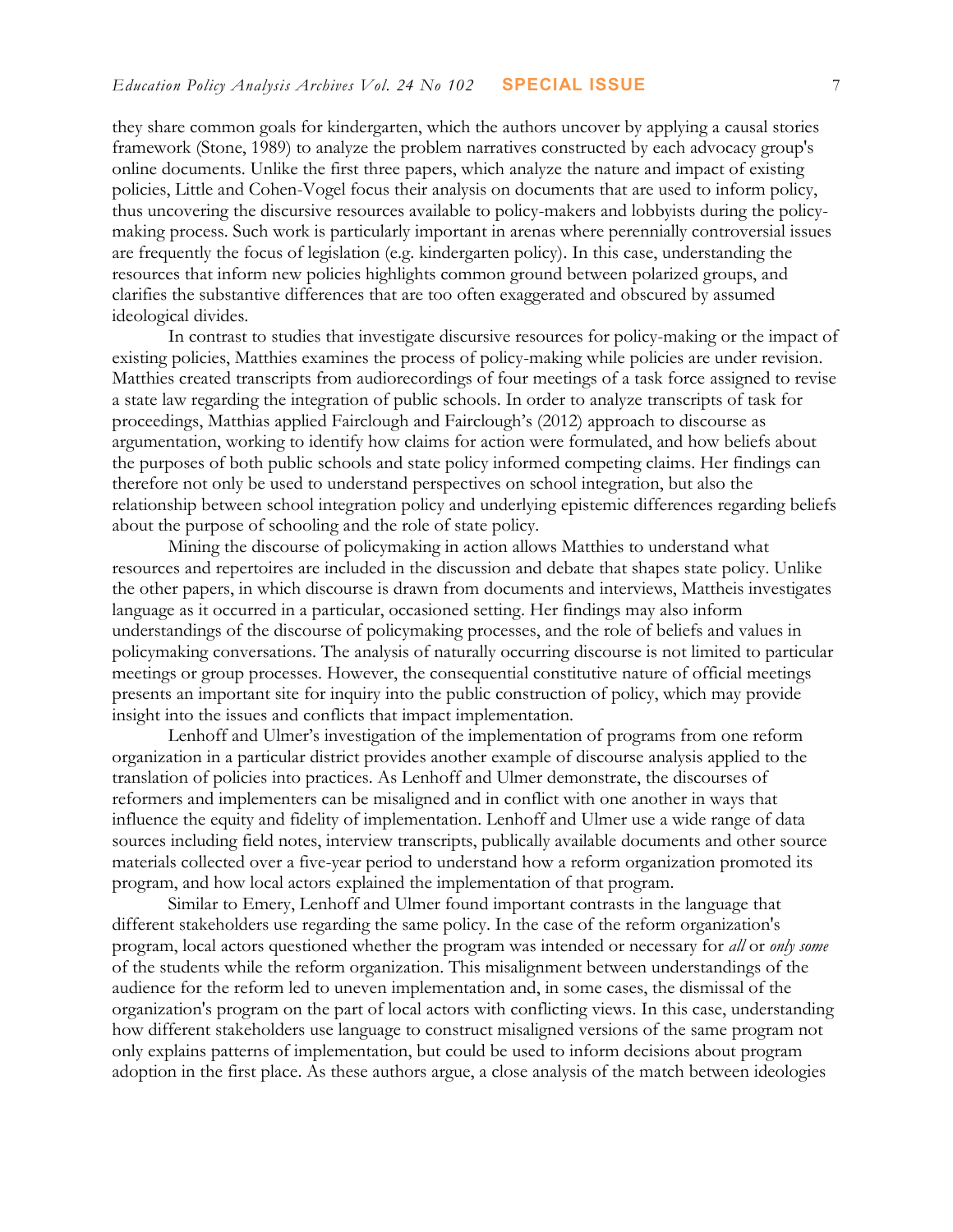present in the language used to promote a program and ideologies present in the local context could inform initial selection and ensure greater alignment of program goals and implementation efforts.

### **Conclusions and Future Directions**

As we noted previously, the meaning of policy is often not identified within the letter of a law or the construction and expression of political ideals; rather, it is often shaped and reshaped by policy actors and implementers in conversations that occur at multiple levels of the policy system over time. Within the papers included in this special issue, CDA is applied to a range of data sources taken from the full spectrum of the policy process from problem formation to policy making, translation and implementation. Each paper demonstrates an application of CDA notably in combination with one or more complementary theories and/or methodological frameworks, which shows some of the many possibilities for analyzing discourse and connecting discourse theory and methods with other theoretical and analytic tools from a range of traditions and disciplines. Taken together, these papers highlight not only what can be accomplished by researchers who draw upon a CDA perspective, but also what discourse itself does within the formation, interpretation, and implementation of education policy.

Further, as illustrated by the papers in this special issue, CDA can be applied when a policy scholars to seeks to understand the complexity of policy issues on a number of levels. For example, it can be used when scholars seek to explain and/or critique extant patterns within society, policymaking institutions, and local communities. It often serves as a basis for questioning takenfor-granted assumptions about the particular ways in which policy has come to exist and be known among policy actors, implementers, and societal stakeholders. In doing so, it offers alternative understandings about these issues that can inform decision-making and advance the interests of often marginalized populations. This may be particularly helpful when local language ideologies are a primary topic of concern or when resources are bound within these structures and thus misaligned to the needs of under-served and/or targeted stakeholders. Within these studies, CDA provides a valuable gateway through which policy actors, implementers, and stakeholders can identify new opportunities for common ground and seek to ameliorate differences between hyper-politicized groups by surfacing ideological barriers to collaboration, cooperation, and consensus. This, in turn, enables scholars to assist policy actors in identifying underlying epistemic differences that relate to specific policies or reflect locally derived understandings of how policy *should* work. Such understandings are often key to breaking down and changing the ways in which policy is implemented and thus CDA might well assist policy actors in promoting greater alignment between program goals and the populations they intend to serve.

While CDA is a powerful tool to understand some important aspects of policy, we also acknowledge its limitations and thereby advocate for continued work at the intersection of discourse studies and education policy. As noted, discourse studies is a broad field and thus there are a multitude of theoretical and methodological possibilities yet to be applied. Indeed, we argue that the applicability of discourse theories and methods to policy is so timely that further research is needed to understand how taking up discourse perspectives might serve to examine, critique, understand, and potentially explain how policies are derived and come to be understood within the context of education practice. We see this work as groundbreaking in that it provides theoretical and methodological substance to an area of policy research that has, until now, fruitfully depended largely on ethnographic and case study methods. As such, we call upon the field to continue exploring the applicability of discourse perspectives to the analysis of education policy, and position this special issue as offering possibilities for the place of CDA in education policy.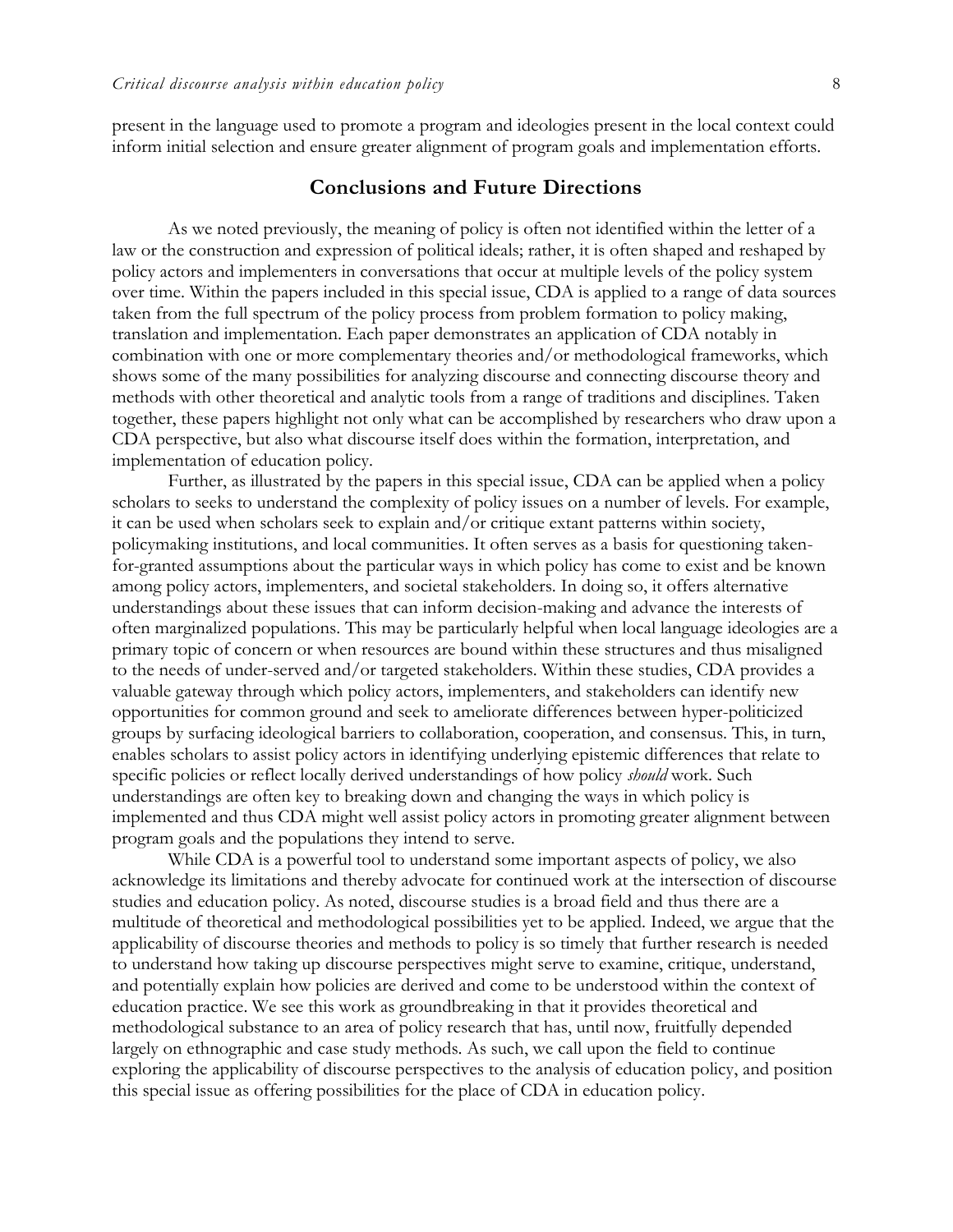### **References**

- Anderson, K. T. (2015). The discursive construction of lower-tracked students: Ideologies of meritocracy and the politics of education. *Education Policy Analysis Archives, 23*(110), <http://dx.doi.org/10.14507/epaa.v23.2141>
- Angermuller, J., Maingueneau, D., & Wodak, R. (Eds.). (2014). *The discourse studies reader: main currents in theory and analysis*. John Benjamins Publishing.
- Arnott, M., & Ozga, J. (2010). Education and nationalism: The discourse of education policy in Scotland. *Discourse: Studies in the Cultural Politics of Education, 31*, 335–350. doi:10.1080/01596301003786951
- Ayers, D. (2005). Neoliberal ideology in community college mission statements: A critical discourse analysis. *Review of Higher Education*, *28*, 527–549
- Barton, A., & Sakwa, L. (2012). The representation of gender in English textbooks in Uganda. *Pedagogy, Culture, & Society*, *20*, 173–190.
- Benwell, B., & Stokoe, E. (2006). *Discourse and identity*. Edinburgh University Press.
- Bhatia, A. (2006). Critical discourse analysis of political press conferences. *Discourse & Society*, 17(2), 173-203.
- Cibulka, J. G. (1995). Policy analysis and the study of the politics of education: Promise and limitations. In J. D. Scribner, & D. H. Layton (Eds.), *The study of educational politics* (pp. 105- 126)*.* Bristol, PA: Falmer Press.
- Cohen, J. L. (2010). Teachers in the news: A critical analysis of one US newspaper's discourse on education, 2006–2007. *Discourse: Studies in the Cultural Politics of Education*, *31*, 105–119. doi:10.1080/01596300903465450
- Diem, S., Young, M. D., Welton, A. D., Mansfield, K. C., & Lee, P. L. (2014). The intellectual landscape of critical policy analysis. *International Journal of Qualitative Studies in Education*, *27*(9), 1068-1090.
- Fairclough, I. & Fairclough. N. (2012). *Political discourse analysis: A methods for advanced students*. London: Routledge.
- Fairclough, N., Mulderrig, J., & Wodak, R. (2011). Critical discourse analysis. In T. van Dijk (Ed.), *Discourse studies: A multidisciplinary introduction* (pp. 357-378). London, UK: Sage.
- Foucault, M. (1989). *The archaeology of knowledge*  $\breve{c}$  *the discourse on language*. London: Routledge.
- Foucault, M. (1990). *The history of sexuality—Volume I: An introduction.* New York, NY: Vintage.
- Gabriel, R., & Lester, J. N. (2013) The romance quest of education reform: A discourse analysis of The LA Times' reports on value-added measurement teacher effectiveness. *Teacher's College Record*, *115*(12), 1-32.
- Gabriel, R., & Lester, J. N. (2013) Sentinels of Trust: the discursive construction of Value-added Measurement in policy conversations. *Educational Policy Analysis Archives*, *20*(9). Retrieved from:<http://epaa.asu.edu/ojs/article/view/1165>
- Gabriel, R., & Paulus, T. (2015). Committees and Controversy Consultants in the Construction of Education Policy. *Educational Policy*, *29*(7), 984-1011.
- Gumperz, J. (1982) *Discourse strategies.* Cambridge: Cambridge University Press.
- Howarth, D. (2000). *Discourse*. UK: Open University Press
- Jorgensen, M., & Phillips, L. (2002). *Discourse analysis as theory and method*. London, UK: Sage.
- Lester, J. N. & Gabriel, R. (2014). The discursive construction of intelligence in introductory educational psychology textbooks. *Discourse Studies, 16*(6), 776-791.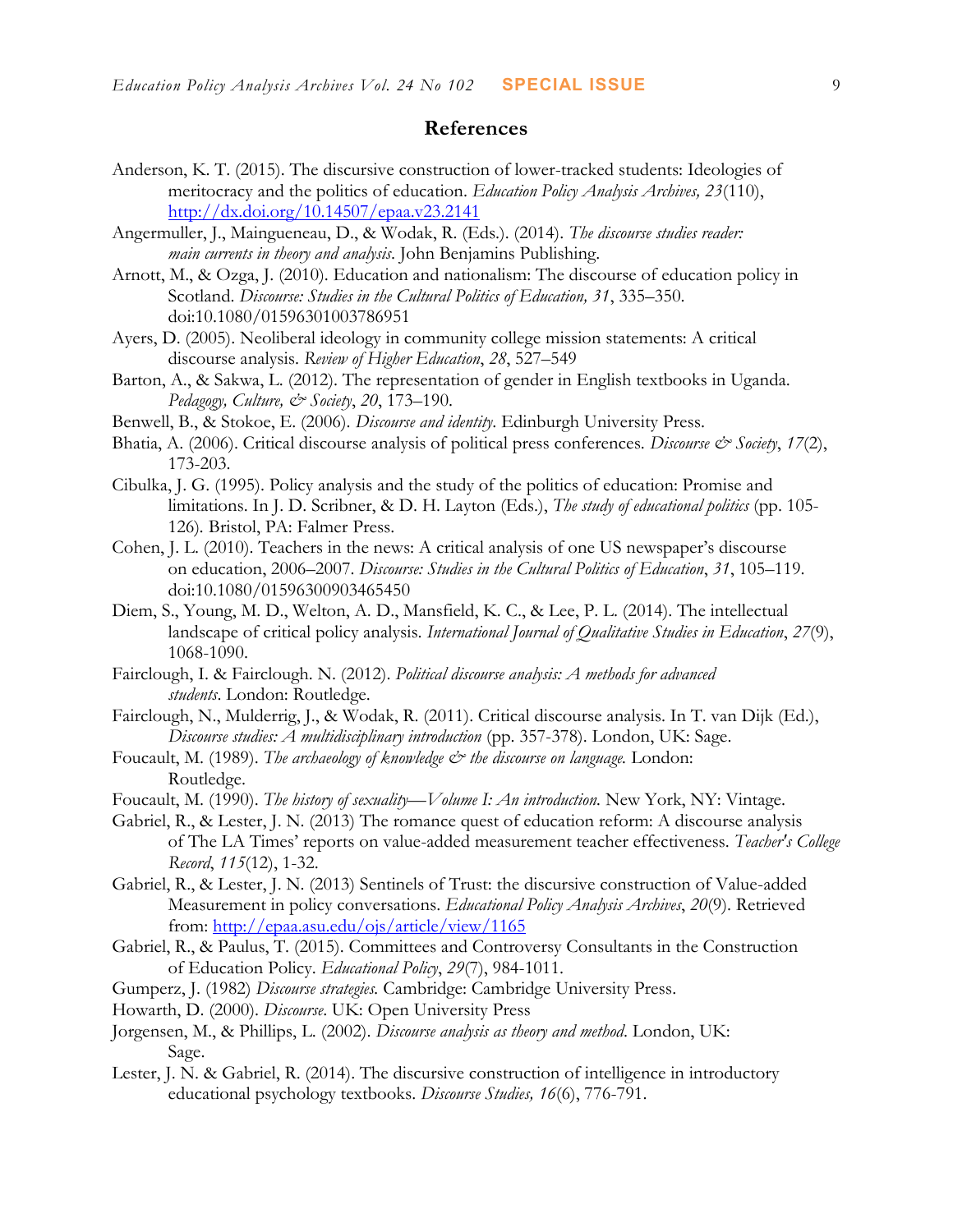- Kuntz, A. M., Gildersleeve, R. E., & Pasque, P. A. (2011). Obama's American graduation initiative: Race, conservative modernization, and a logic of abstraction. *Peabody Journal of Education*, *86*, 488–505. doi:10.1080/0161956X.2011.616130
- Perez, R. (2013). Learning to make racism funny in the 'color-blind' era: Stand up comedy students, performance strategies, and the (re)production of racist jokes in public. *Discourse & Society*, *24*(4), 478-503.
- Peters, S. J. (2007). "Education for all?" A historical analysis of international inclusive education policy and individuals with disabilities. *Journal of disability policy studies*, *18*(2), 98-108.
- Potter, J. (1997). Discourse analysis as a way of analysing naturally occurring talk. *Qualitative research: Theory, method and practice*, *2*, 200-222.
- Rogers, R., Malancharuvil-Berkes, E., Mosley, M., Hui, D., & O'Garro, G. (2005). A critical review of critical discourse analysis. *Review of Educational Research*, *75*, 365–416. doi:10.3102/00346543075003365
- Rogers, R., Schaenen, I., Schott, C., O'Brien, K., Trigos-Carrillo, L., Starkey, K., & Chasteen, C. C. (2016). Critical discourse analysis in education: A review of the literature, 2004 to 2012. *Review of Educational Research*, DOI: 10.3102/0034654316628993.
- Scollon, R. (2010). *Analyzing public discourse: Discourse analysis in the making of public policy*. London, UK: Routledge.
- Stone, D. A. (1989). Causal stories and the formation of policy agendas. *Political Science Quarterly*, *104*(2), 281-300.
- Townshend, J. (2004). Laclau and Mouffe's hegemonic project: The story so far. *Political Studies, 52*, 269-288.
- van Dijk, T. A. (2001). Critical discourse analysis. *The handbook of discourse analysis*, 349-371.
- Winch, P. (1967). *The idea of a social science and its relation to philosophy*. London, UK: Routledge & Kegan Paul.
- Wittgenstein, L. (1958). Philosophical investigations (2nd ed.). G. E. M. Anscombe, Trans. Oxford, UK: Basil Blackwell.
- Young, M. D., & Diem, S. (2014). Putting critical theoretical perspectives to work in educational policy. *International Journal of Qualitative Studies in Education*, *27*(9), 1063-1067.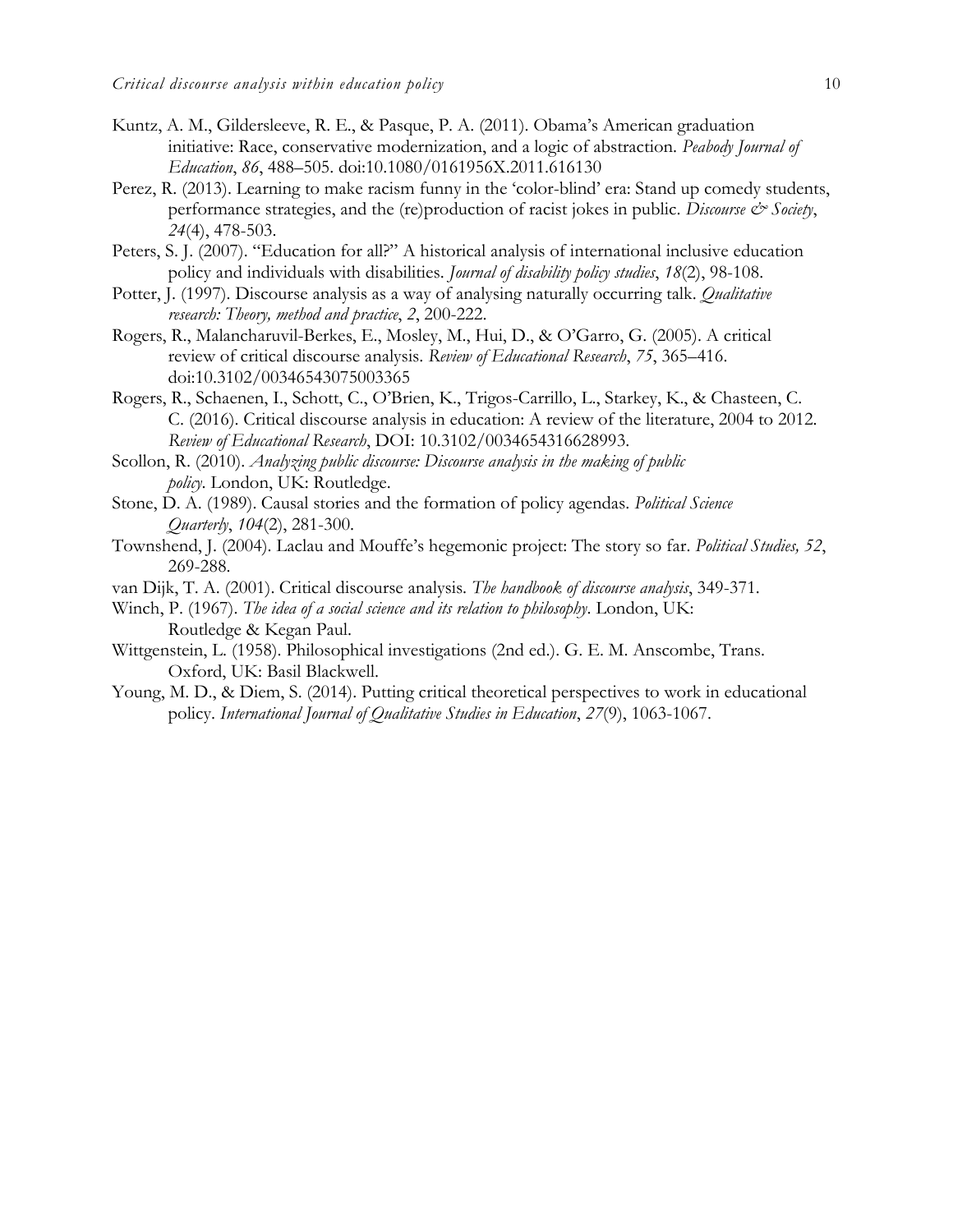### **Jessica Nina Lester**

Indiana University [jnlester@indiana.edu](mailto:clochmil@indiana.edu)

Jessica Nina Lester is an Assistant Professor of Inquiry Methodology in the School of Education at Indiana University, US. She teaches research methods courses, with a particular focus on discourse analysis approaches and conversation analysis. She focuses much of her research on the study and development of qualitative methodologies and methods, and situates her substantive research at the intersection of discourse studies and disability studies.

### **Chad R. Lochmiller**

Indiana University

[clochmil@indiana.edu](mailto:clochmil@indiana.edu)

Chad R. Lochmiller is an Assistant Professor of Educational Leadership and Policy Studies in the School of Education at Indiana University and a faculty affiliate of the Center for Evaluation & Education Policy. He teaches graduate and certification courses to students in the Educational Leadership Program. His research examines education policy issues broadly related to human resource management, instructional supervision, and school finance.

### **Rachael Gabriel**

University of Connecticut

### [rachael.gabriel@uconn.edu](mailto:rachael.gabriel@uconn.edu)

Rachael Gabriel is an Assistant Professor of Literacy Education at the University of Connecticut, and is an associate of the Center for Education Policy Analysis (CEPA), and the Center on Postsecondary Education and Disability (CPED). Her research interests include: teacher preparation, development and evaluation, as well as literacy instruction, interventions, and related policies. Rachael's current projects investigate supports for adolescent literacy, disciplinary literacy, state policies related to reading instruction and tools for teacher evaluation.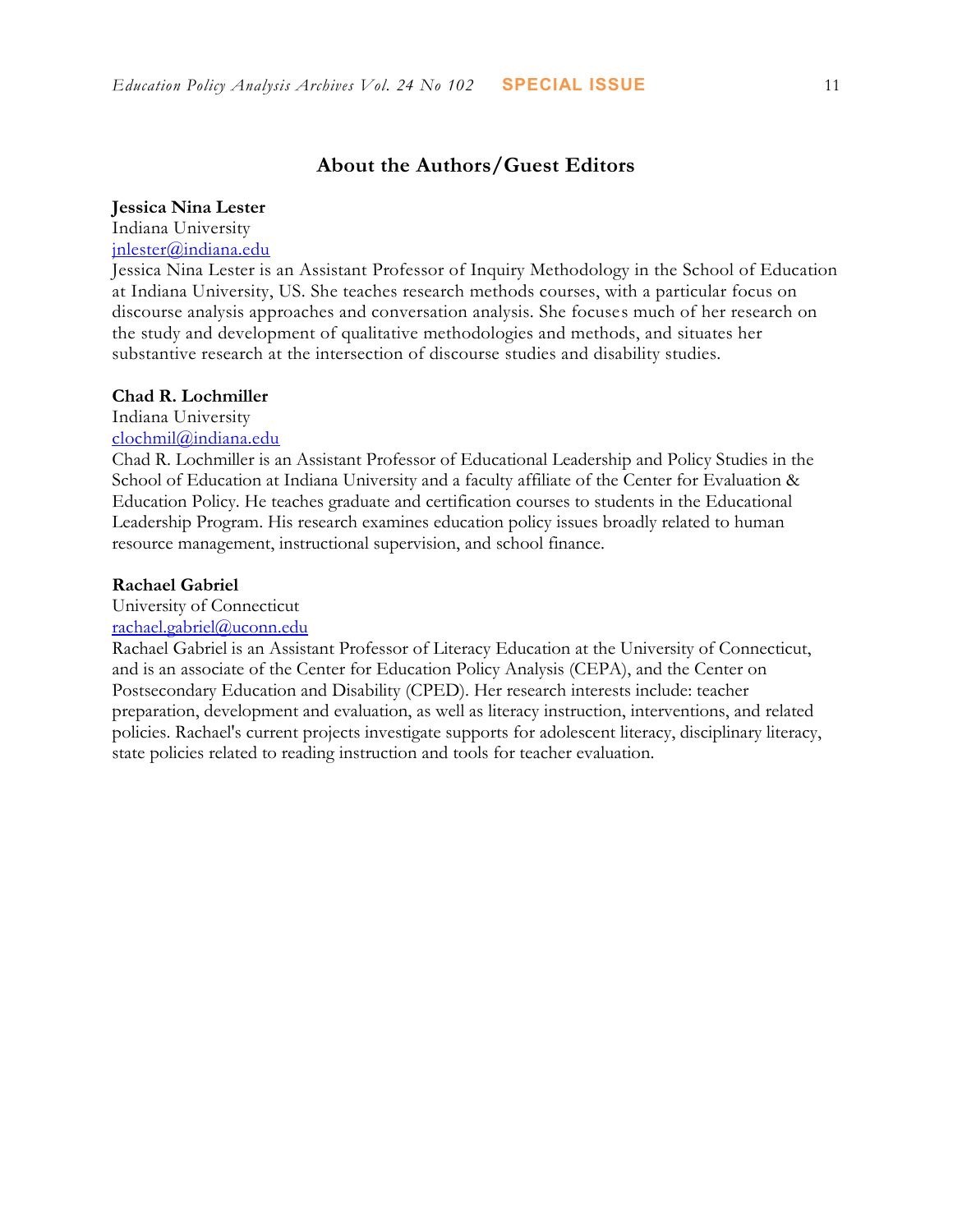## **SPECIAL ISSUE Critical Discourse Analysis and Education Policy**

# education policy analysis archives

Volume 24 Number 102 October 17, 2016 ISSN 1068-2341

### @

**SOME RIGHTS RESERVED** Readers are free to copy, display, and distribute this article, as long as the work is attributed to the author(s) and **Education Policy Analysis Archives,** it is distributed for noncommercial purposes only, and no alteration or transformation is made in the work. More details of this Creative Commons license are available at

http://creativecommons.org/licenses/by-nc-sa/3.0/. All other uses must be approved by the author(s) or **EPAA**. **EPAA** is published by the Mary Lou Fulton Institute and Graduate School of Education at Arizona State University Articles are indexed in CIRC (Clasificación Integrada de Revistas Científicas, Spain), DIALNET (Spain), [Directory of Open Access Journals,](http://www.doaj.org/) EBSCO Education Research Complete, ERIC, Education Full Text (H.W. Wilson), QUALIS A2 (Brazil), SCImago Journal Rank; SCOPUS, SOCOLAR (China).

Please contribute commentaries at http://epaa.info/wordpress/ and send errata notes to Gustavo E. Fischman [fischman@asu.edu](mailto:fischman@asu.edu)

**Join EPAA's Facebook community** at<https://www.facebook.com/EPAAAAPE> and **Twitter feed** @epaa\_aape.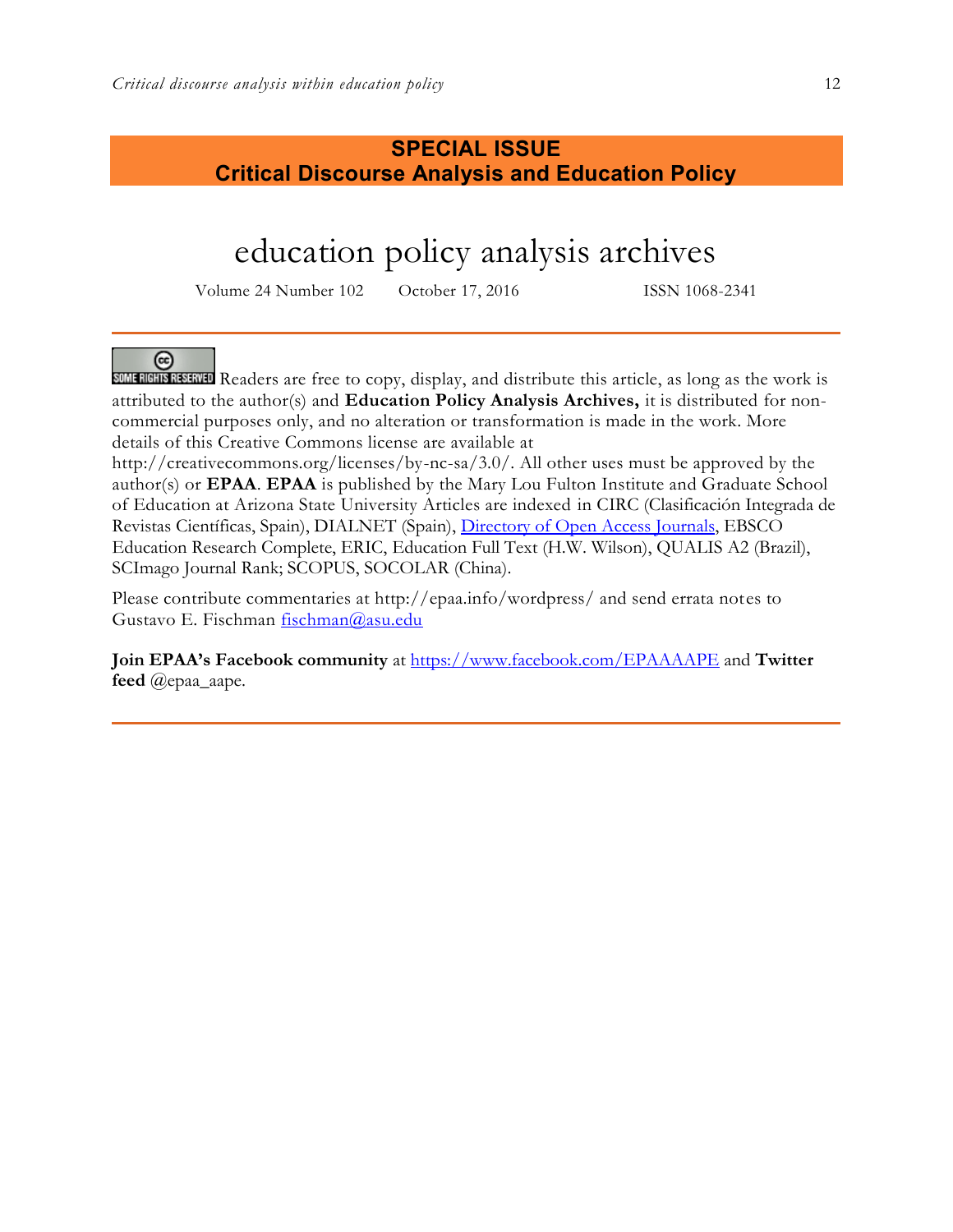### education policy analysis archives editorial board

Lead Editor: **Audrey Amrein-Beardsley** (Arizona State University) Consulting Editor: **Gustavo E. Fischman** (Arizona State University) Associate Editors: **David Carlson, Sherman Dorn, David R. Garcia, Margarita Jimenez-Silva, Eugene Judson, Jeanne M. Powers, Iveta Silova, Maria Teresa Tatto** (Arizona State University)

**Cristina Alfaro** San Diego State University

**Gary Anderson** New York University

**Michael W. Apple** University of Wisconsin, Madison **Jeff Bale** OISE, University of Toronto, Canada

**David C. Berliner** Arizona State University

**Casey Cobb** University of Connecticut

**Arnold Danzig** San Jose State University

**Linda Darling-Hammond**  Stanford University

**Elizabeth H. DeBray** University of Georgia

**Chad d'Entremont** Rennie Center for Education Research & Policy

**John Diamond** University of Wisconsin, Madison

**Matthew Di Carlo** Albert Shanker Institute

**Michael J. Dumas** University of California, Berkeley

**Kathy Escamilla** University of Colorado, Boulder

**Melissa Lynn Freeman** Adams State College

**Rachael Gabriel** University of Connecticut

**Amy Garrett Dikkers** University of North Carolina, Wilmington

**Gene V Glass** Arizona State University

**Ronald Glass** University of California, Santa Cruz

**Jacob P. K. Gross** University of Louisville

**Julian Vasquez Heilig** California State University, Sacramento **Aaron Bevanot** SUNY Albany **Kimberly Kappler Hewitt** University of North Carolina Greensboro

**Aimee Howley** Ohio University **Noah Sobe** Loyola University

**Henry Braun** Boston College **Steve Klees** University of Maryland **Nelly P. Stromquist** University of

**Jaekyung Lee S**UNY Buffalo

**Jessica Nina Lester** Indiana University

**Amanda E. Lewis** University of Illinois, Chicago

**Chad R. Lochmiller** Indiana University

**Christopher Lubienski** University of Illinois, Urbana-Champaign

**Sarah Lubienski** University of Illinois, Urbana-Champaign

**William J. Mathis** University of Colorado, Boulder

**Michele S. Moses** University of Colorado, Boulder

**Julianne Moss** Deakin University, Australia

**Sharon Nichols** University of Texas, San Antonio

**Eric Parsons** University of Missouri-Columbia

**Susan L. Robertson** Bristol University, UK

**Gloria M. Rodriguez** University of California, Davis **R. Anthony Rolle** University of Houston

**A. G. Rud** Washington State University

**Eric M. Haas** WestEd **Patricia Sánchez** University of University of Texas, San Antonio **Janelle Scott** University of California, Berkeley **Jack Schneider** College of the Holy

Cross

Maryland

**Benjamin Superfine** University of Illinois, Chicago

**Maria Teresa Tatto**  Michigan State University

**Adai Tefera** Virginia Commonwealth University

**Tina Trujillo** University of California, Berkeley

**Federico R. Waitoller** University of Illinois, Chicago

**Larisa Warhol** University of Connecticut

**John Weathers** University of Colorado, Colorado Springs

**Kevin Welner** University of Colorado, Boulder

**Terrence G. Wiley** Center for Applied Linguistics

**John Willinsky**  Stanford University

**Jennifer R. Wolgemuth** University of South Florida

**Kyo Yamashiro** Claremont Graduate University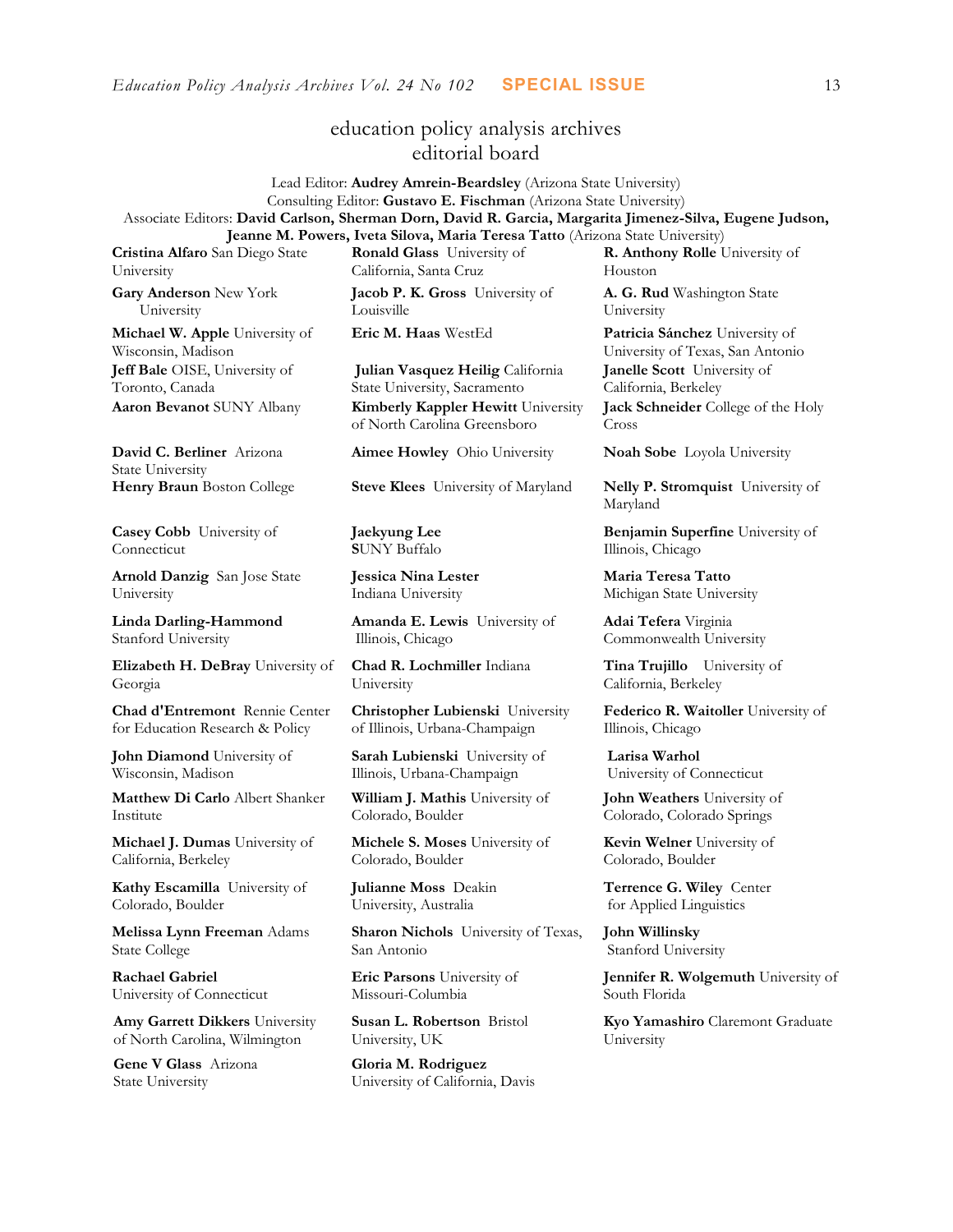### archivos analíticos de políticas educativas consejo editorial

Editor Consultor: **Gustavo E. Fischman** (Arizona State University) Editores Asociados: **Armando Alcántara Santuario** (Universidad Nacional Autónoma de México), **Jason Beech**, (Universidad de San Andrés), **Ezequiel Gomez Caride**, Pontificia Universidad Católica Argentina), **Antonio Luzon**, Universidad de Granada

**Claudio Almonacid** Universidad Metropolitana de Ciencias de la Educación, Chile **Miguel Ángel Arias Ortega**  Universidad Autónoma de la Ciudad de México **Xavier Besalú Costa**  Universitat de Girona, España

**[Xavier Bonal](javascript:openRTWindow() Sarro** Universidad Autónoma de Barcelona, España

**[Antonio Bolívar](javascript:openRTWindow() Boitia** Universidad de Granada, España

**[José Joaquín Brunner](javascript:openRTWindow()** Universidad Diego Portales, Chile **[Damián Canales Sánchez](javascript:openRTWindow()** Instituto Nacional para la Evaluación de la Educación, México

### **Gabriela de la Cruz Flores** Universidad Nacional Autónoma de

México

**[Marco Antonio Delgado Fuentes](javascript:openRTWindow()** Universidad Iberoamericana, México **[Inés Dussel](javascript:openRTWindow()**, DIE-CINVESTAV, México

**[Pedro Flores Crespo](javascript:openRTWindow()** Universidad Iberoamericana, México

### **Ana María García de Fanelli**

Centro de Estudios de Estado y Sociedad (CEDES) CONICET, Argentina

**Juan Carlos González Faraco**  Universidad de Huelva, España

**María Clemente Linuesa**  Universidad de Salamanca, España

**Jaume Martínez Bonafé** Universitat de València, España

**Alejandro Márquez Jiménez**  Instituto de Investigaciones sobre la Universidad y la Educación, UNAM, México **María Guadalupe Olivier Tellez**, Universidad Pedagógica Nacional, México **[Miguel Pereyra](javascript:openRTWindow()** Universidad de Granada, España **[Mónica Pini](javascript:openRTWindow()** Universidad Nacional

de San Martín, Argentina

**Omar Orlando Pulido Chaves** Instituto para la Investigación Educativa y el Desarrollo Pedagógico (IDEP) **[José Luis Ramírez](javascript:openRTWindow() Romero**

Universidad Autónoma de Sonora, México **[Paula Razquin](javascript:openRTWindow()** Universidad de San Andrés, Argentina

**José Ignacio Rivas Flores** Universidad de Málaga, España **[Miriam Rodríguez Vargas](javascript:openRTWindow()** Universidad Autónoma de Tamaulipas, México **José Gregorio Rodríguez**  Universidad Nacional de Colombia, Colombia **[Mario Rueda Beltrán](javascript:openRTWindow()** Instituto de Investigaciones sobre la Universidad y la Educación, UNAM, México **José Luis San Fabián Maroto**  Universidad de Oviedo, España

**[Jurjo Torres Santomé](javascript:openRTWindow()**, Universidad de la Coruña, España

**[Yengny Marisol Silva Laya](javascript:openRTWindow()** Universidad Iberoamericana, México **Juan Carlos Tedesco** Universidad Nacional de San Martín, Argentina

**Ernesto Treviño Ronzón** Universidad Veracruzana, México

**[Ernesto Treviño](javascript:openRTWindow() Villarreal** Universidad Diego Portales Santiago, Chile **[Antoni Verger Planells](javascript:openRTWindow()** Universidad Autónoma de Barcelona, España

**[Catalina Wainerman](javascript:openRTWindow()** Universidad de San Andrés,

Argentina **Juan Carlos Yáñez Velazco** Universidad de Colima, México